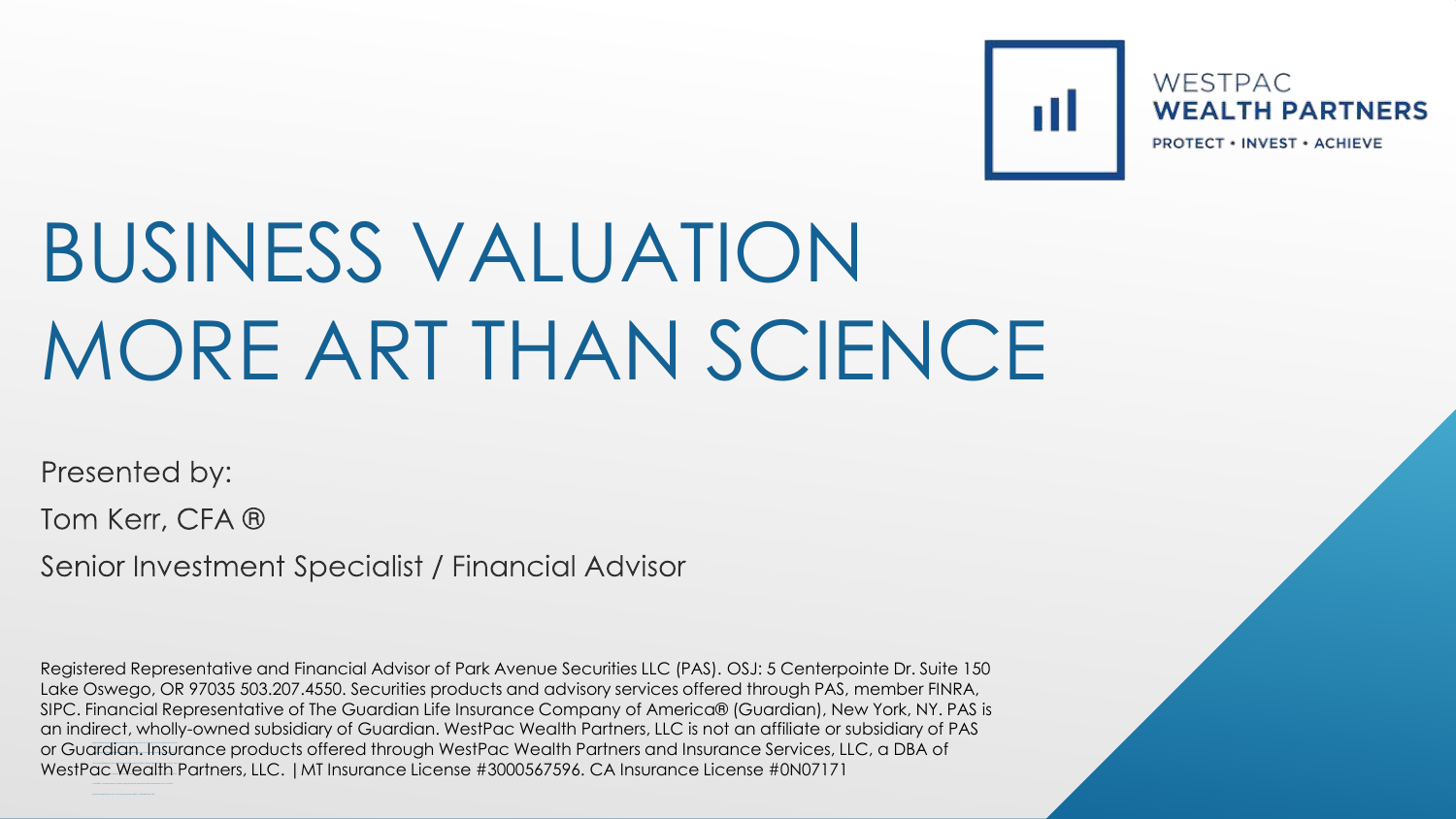| <u> 자</u><br>What is Fair Market Value   |  |
|------------------------------------------|--|
| <b>Book Value</b>                        |  |
| <b>Adjusted Book Value</b><br><u>io </u> |  |
| <b>Capitalization of Earnings</b><br>ó   |  |
| Discounted Cash Flow (DCF)<br>\$         |  |
| Comparables<br><u>lılı</u>               |  |
| <b>Discounts</b>                         |  |
| Conclusion                               |  |

# AGENDA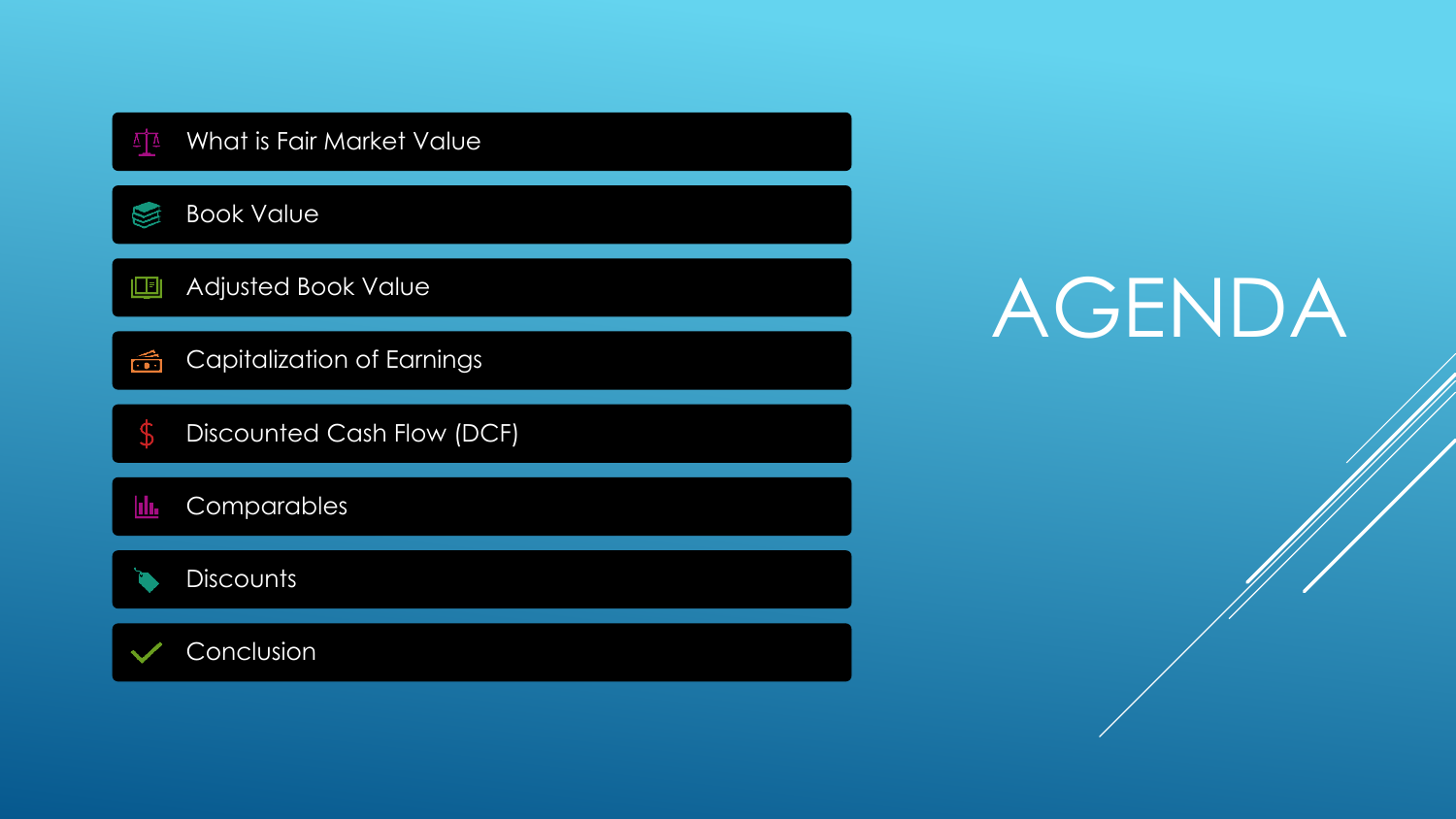#### WHAT IS FAIR MARKET VALUE

 According to Treasury Regulations, *"The fair market value is the price at which the property would change hands between a willing buyer and a willing seller, neither being under any compulsion to buy or to sell and both having reasonable knowledge of the facts"*

Easy right?

 $\triangleright$  Not so fast, providing a definition is not the same thing as providing a valuation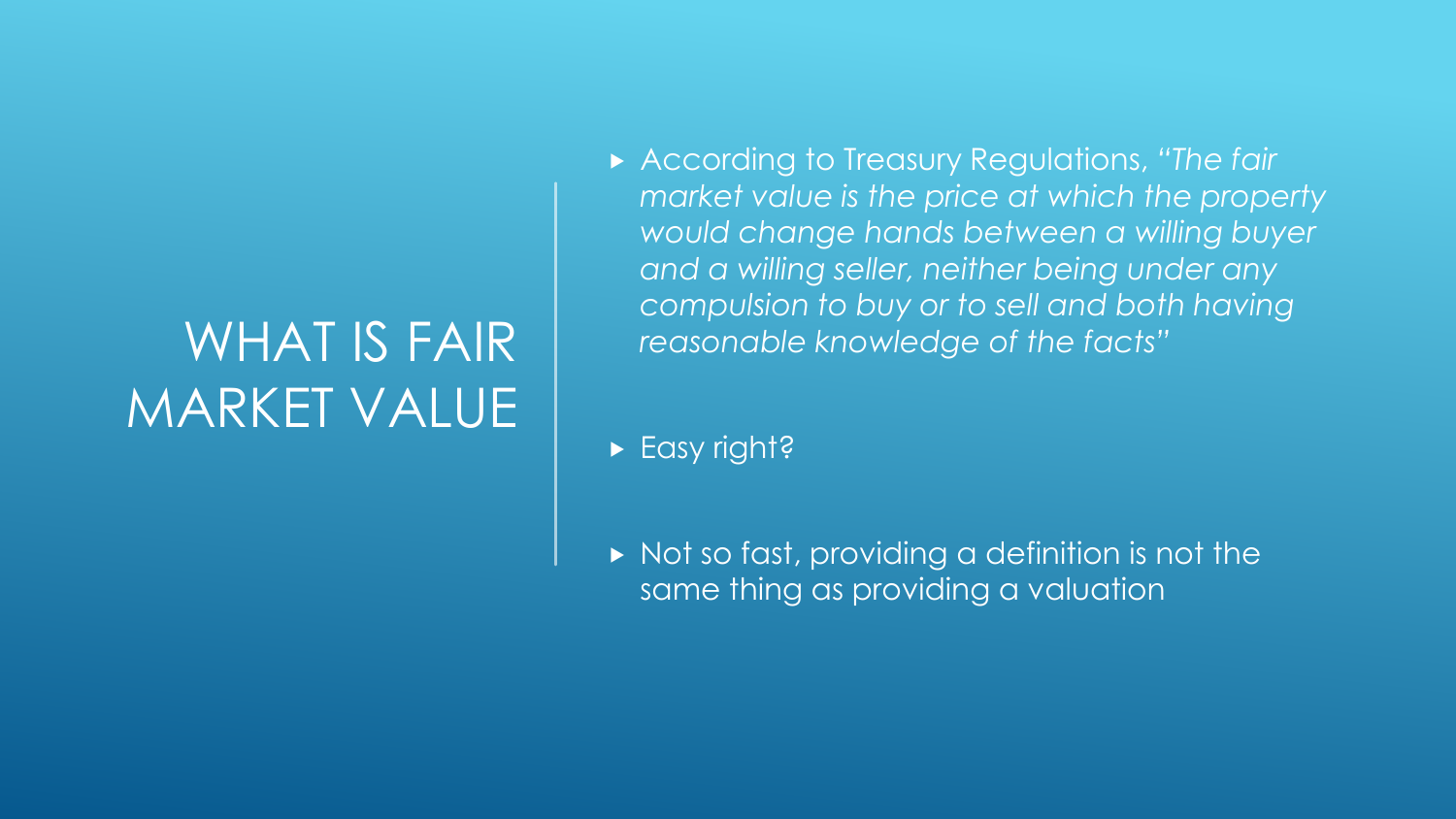#### FAIR MARKET VALUE FACTORS

The IRS has tried to give guidance and issued 8 factors that should be relevant in determining FMV:

| Nature of the                                | General economic                        | Book value of the                                                                    | Earnings history and                                                   |
|----------------------------------------------|-----------------------------------------|--------------------------------------------------------------------------------------|------------------------------------------------------------------------|
| business and its                             | outlook and specific                    | business and general                                                                 | future earnings                                                        |
| history                                      | industry outlook                        | financial condition                                                                  | capacity                                                               |
| Dividend/Distribution<br>paying capabilities | Goodwill or<br>brandname<br>recognition | Recent sales of an<br>interest in the<br>business, or sales of<br>similar businesses | Market valuations of<br>similar businesses that<br>are publicly traded |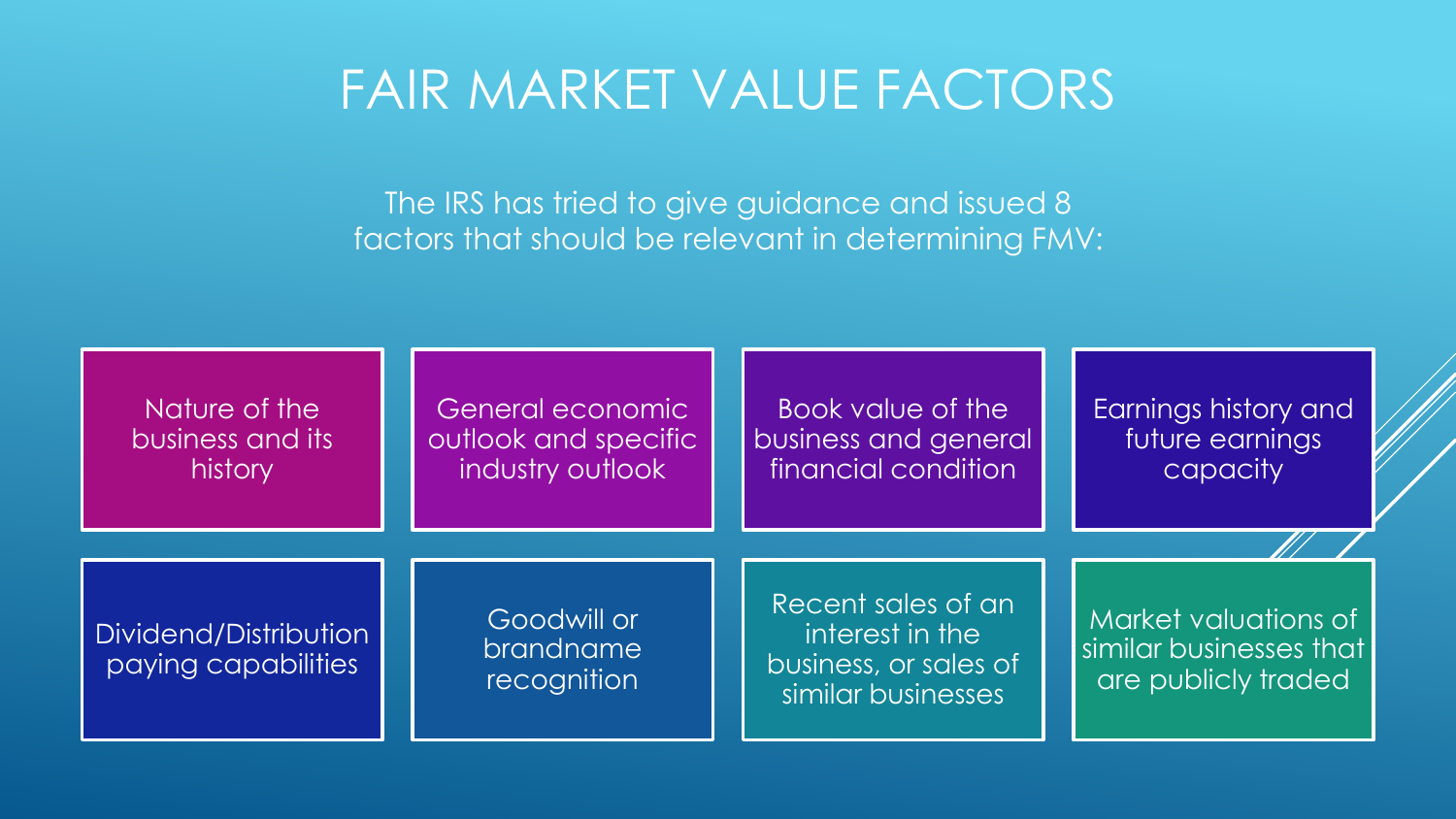# **TYPES OF VALUATION METHODOLOGIES**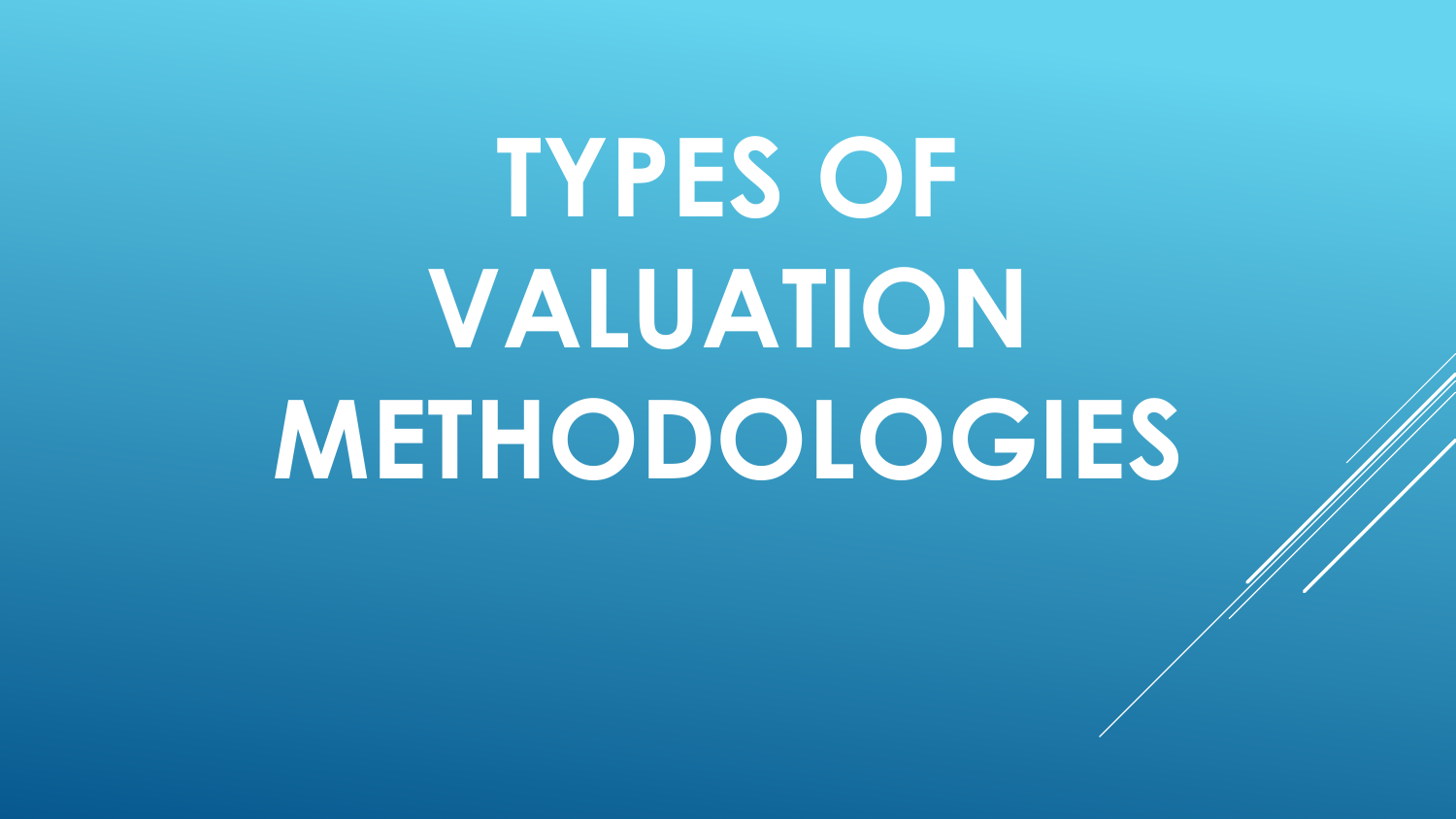

**Assets – Liabilities = Book Value (or equity value) > Simplest method, but rarely used**

**The problem is historical cost and depreciation. An old factory may be depreciated over 20 years to almost nothing, but it still operates and has a fair market value over depreciated cost**

**IRS sometimes frowns on BV in family related business transactions**

#### BOOK VALUE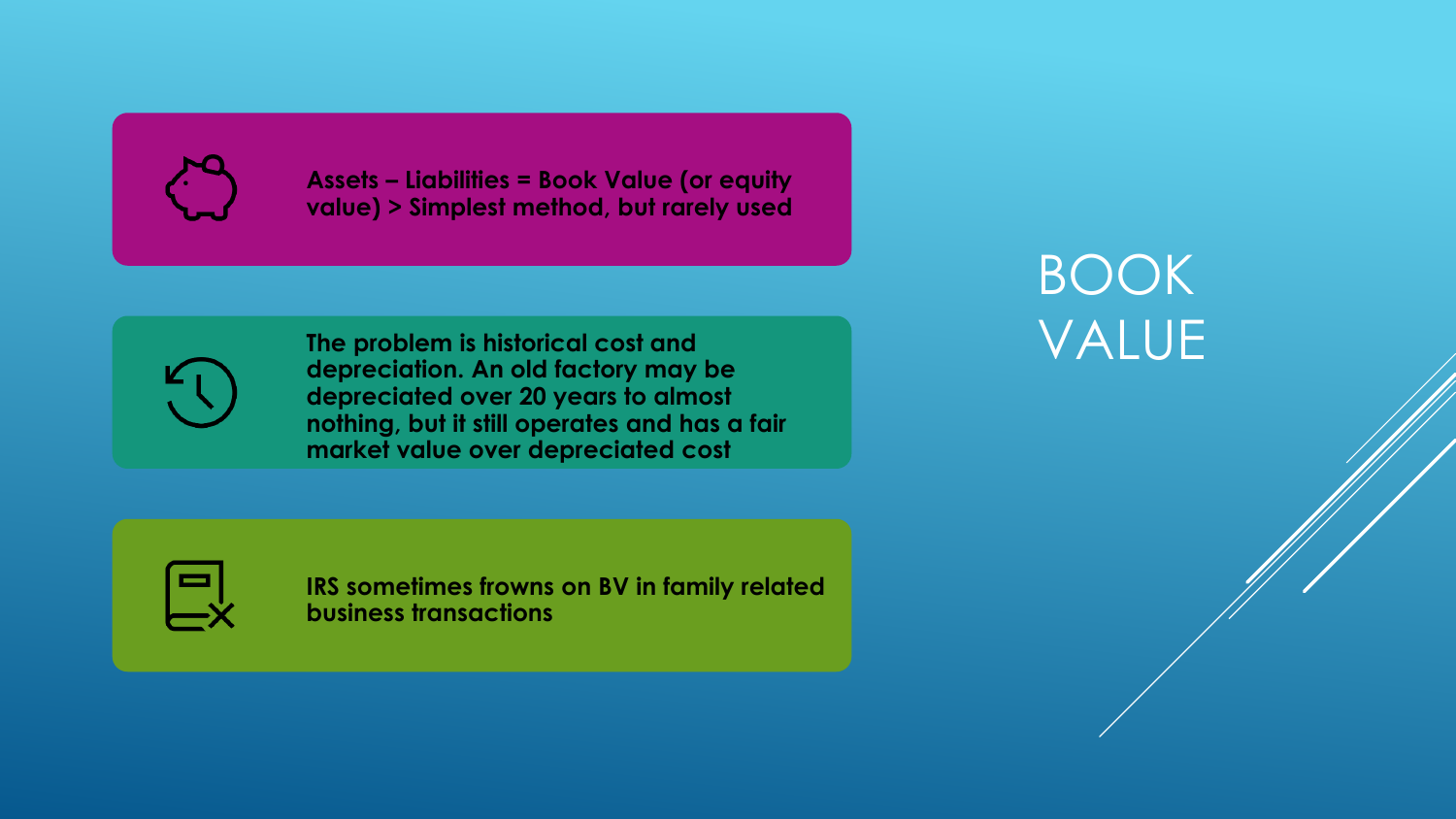

**Adjusts for the depreciation factor (Land or buildings are usually appraised to find out current value)**



**May not reflect goodwill (brands, customer relationships, etc.)**

ADJUSTED BOOK VALUE



**Often does not reflect future earnings capacity of a growth business**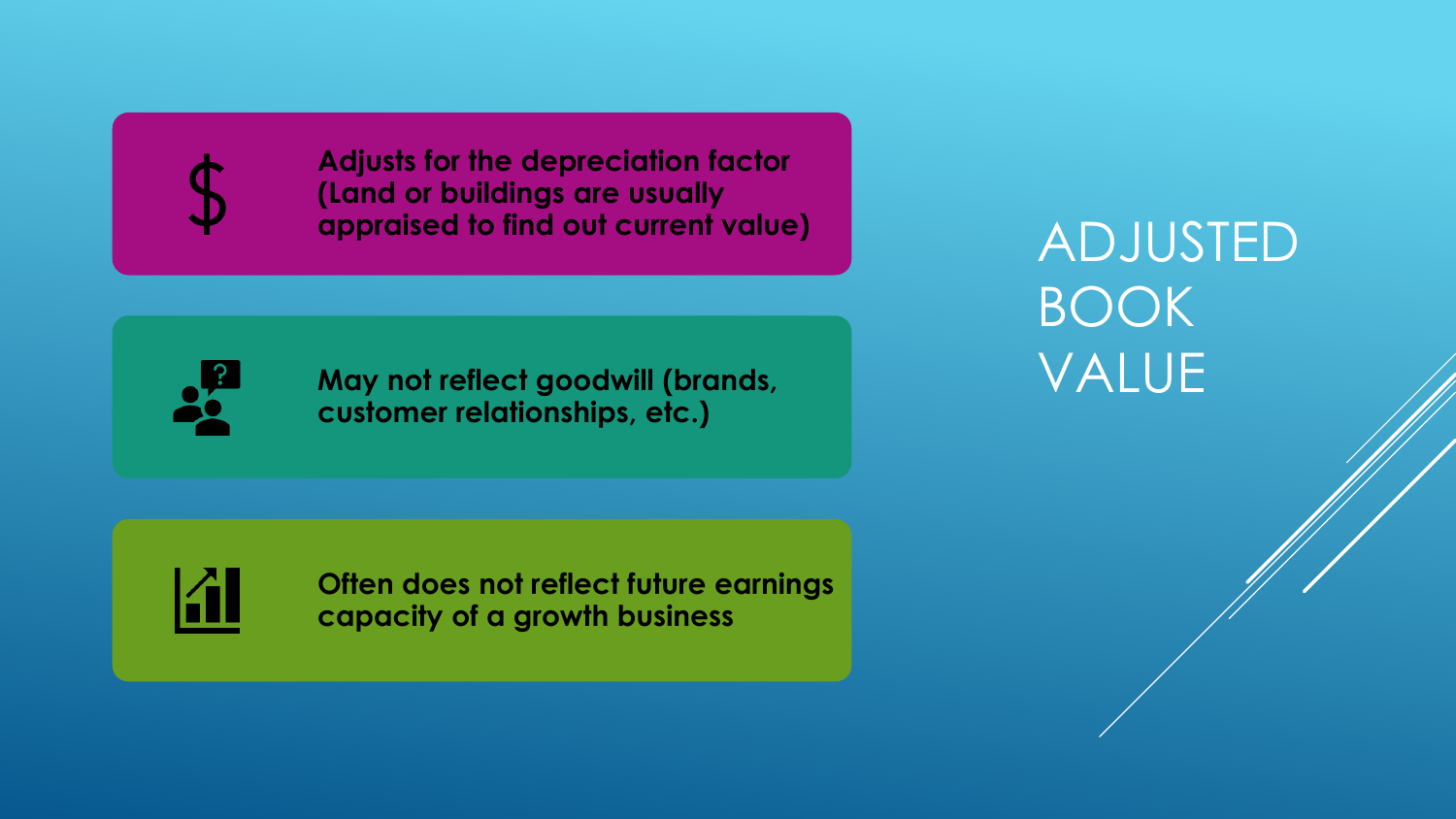- **Similar to a P/E ratio for larger companies, but the inverse**
- **Earnings** ÷ **Capitalization Rate (%) = Estimated Business Value**
- $\blacktriangleright$  \$100,000  $\div$  5% = \$2 million business value
- **Higher Cap Rate = lower value**
- **Challenges**
	- **What earnings to use – current year, past 3 years average, projected**
	- **What rate to use – Risk free rate (T-Bills) plus Equity Risk Premium**



#### CAPITALIZATION OF EARNINGS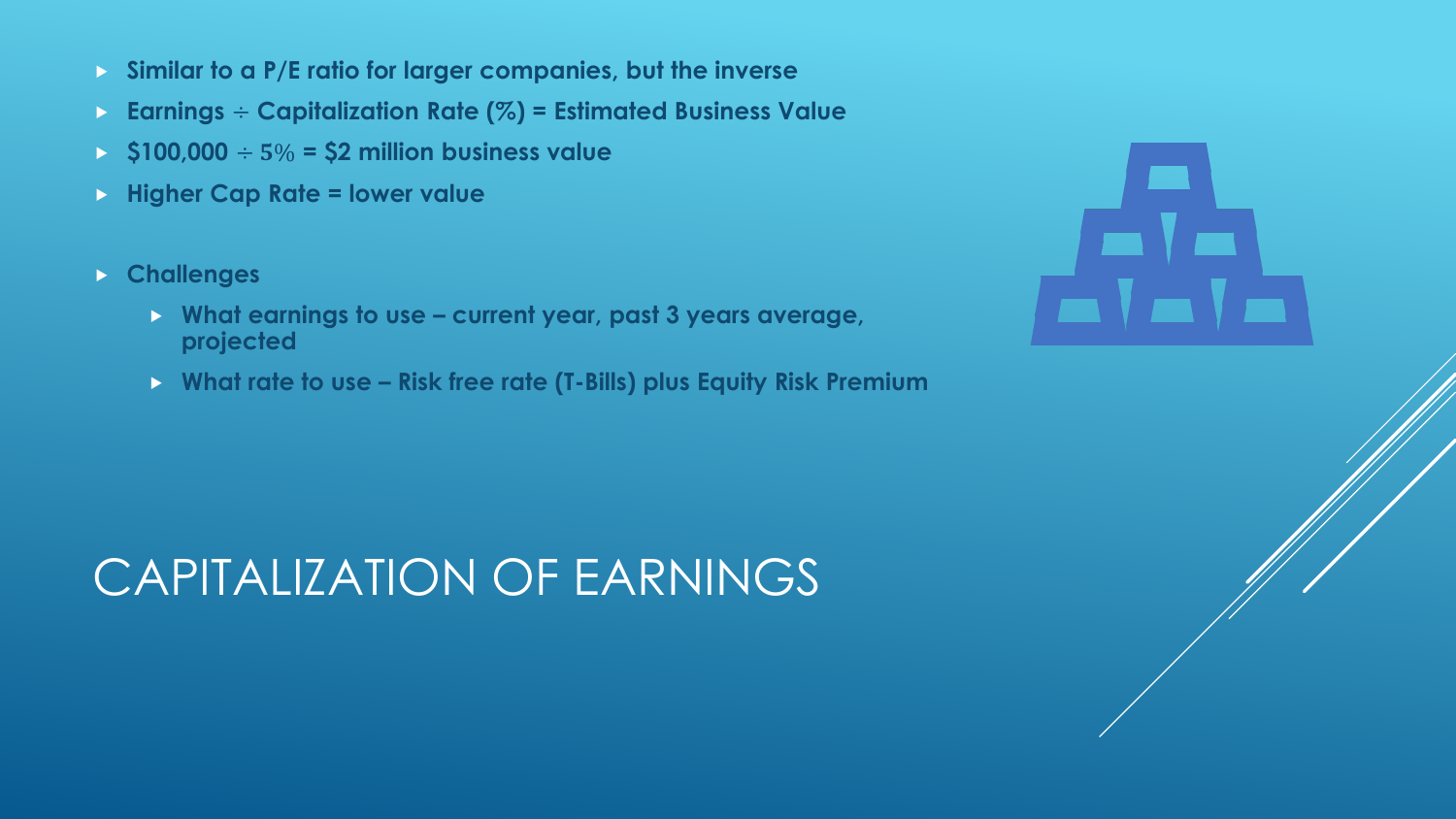| Widely accepted due to<br>ability to capture future<br>growth (as opposed to<br>current value only) |                                                                                                                                                    |  |
|-----------------------------------------------------------------------------------------------------|----------------------------------------------------------------------------------------------------------------------------------------------------|--|
| Major inputs include:                                                                               | • Forecast of future cash flows (5-10 years)<br>• A residual value at the end of forecast<br>. Discount rate (or Weighted Average Cost of Capital) |  |
| Required relatively<br>sophisticated modeling<br>tools                                              |                                                                                                                                                    |  |
| Subject to overly optimistic<br>projections                                                         | DISCOUNTED<br>CASH FLOW                                                                                                                            |  |
| Subject to interest rate<br>anomalies                                                               |                                                                                                                                                    |  |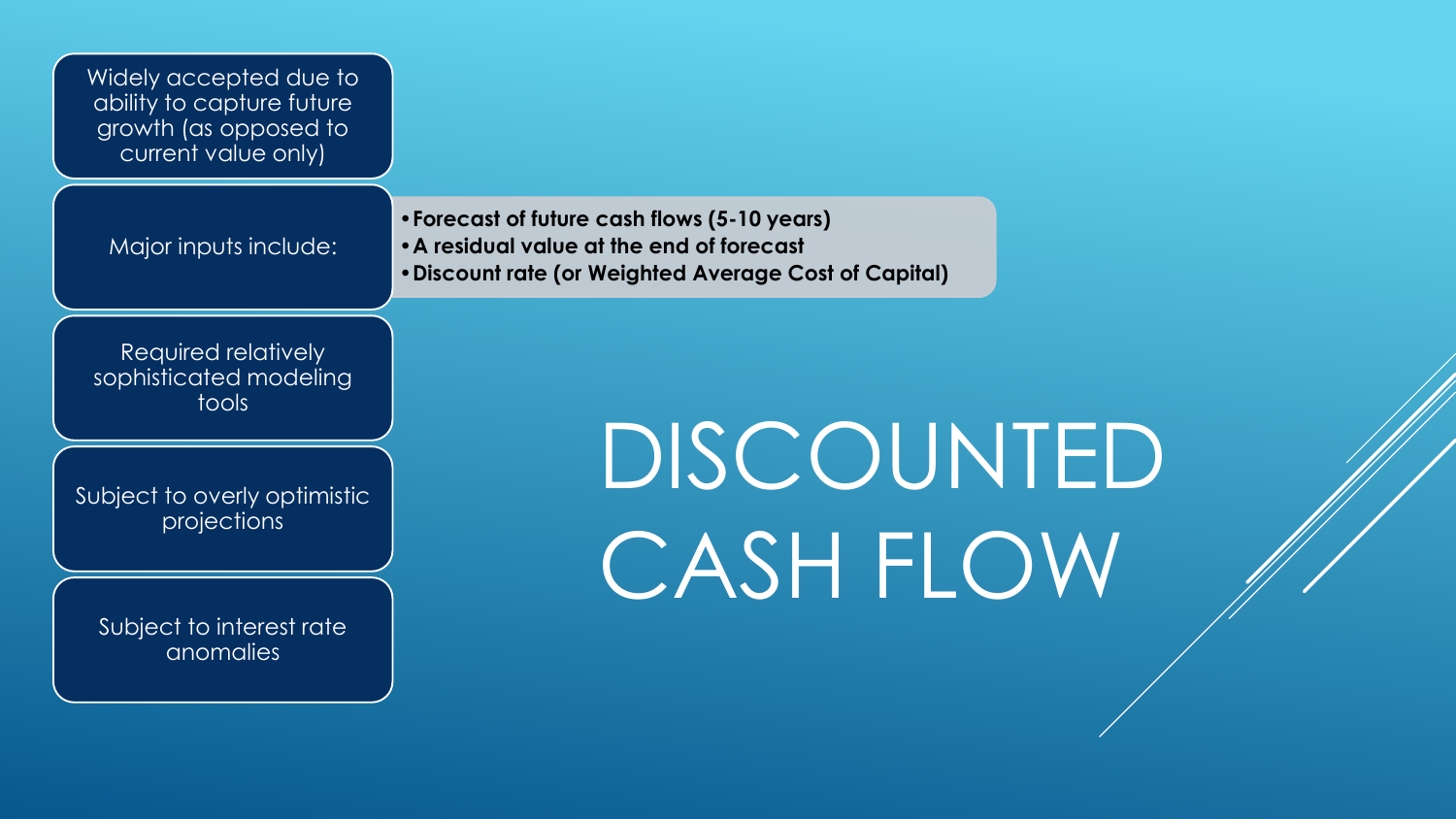

畾 Recent sales of similar public companies



Sales of an interest in the same business

#### COMPARABLES

These comps can also be used to determine Capitalization Rates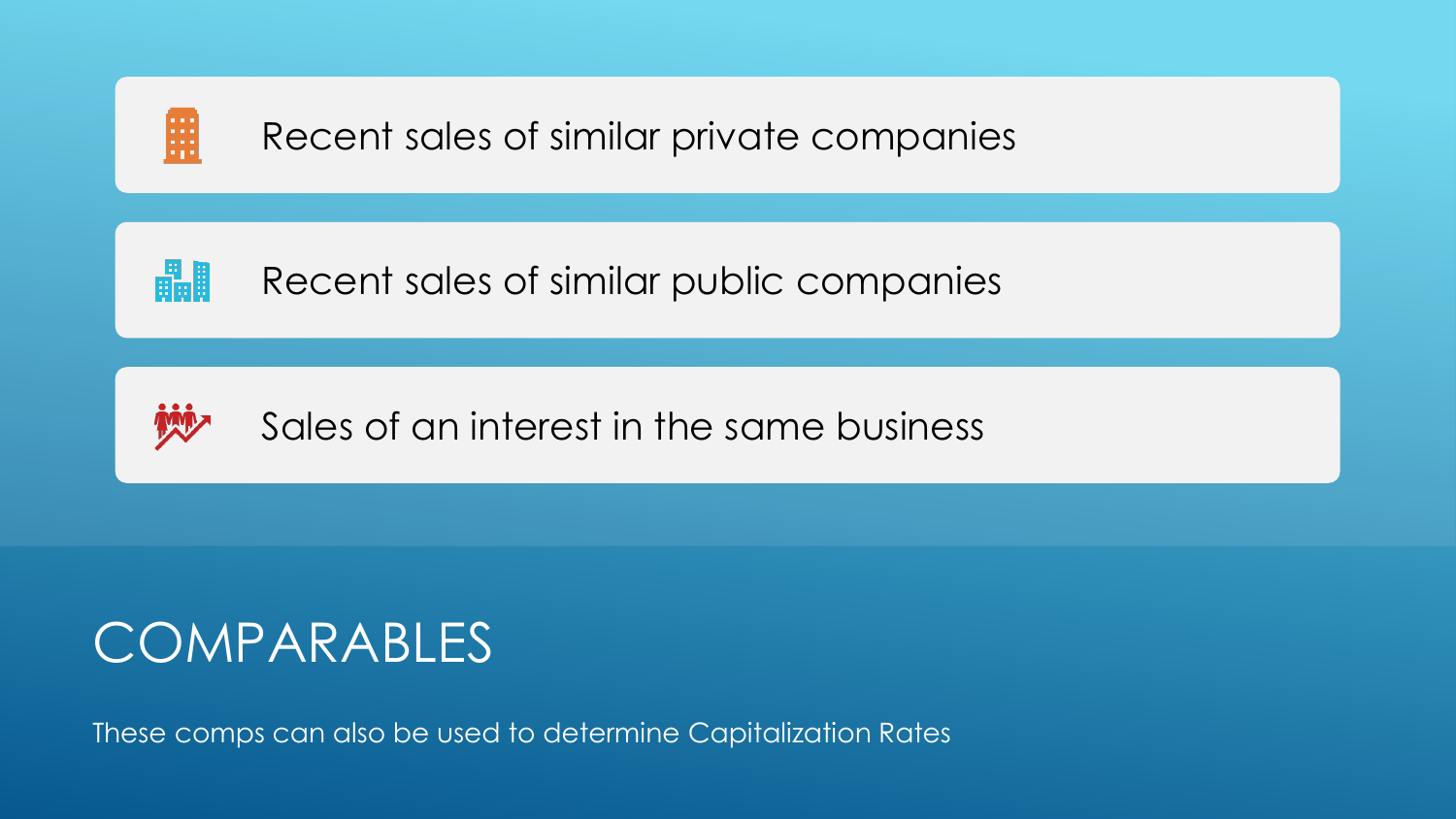

#### **Can be applied to all valuation methodologies**

**MAJORITY CONTROL**

#### DISCOUNTS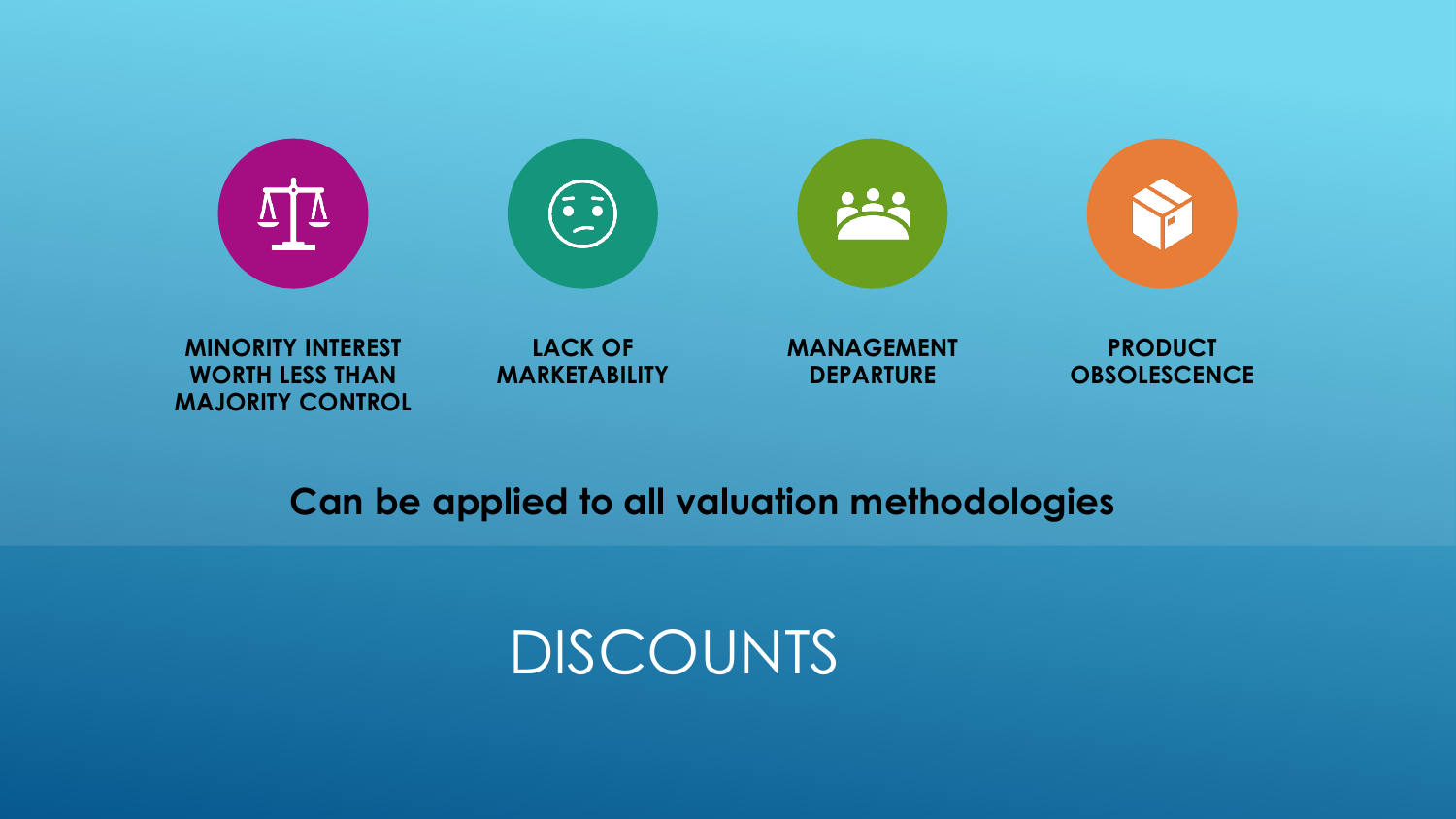**Valuation** 

|                                                                                                                                                                                                                                                                                                                                                                                                                                                                                                                                                                                                                                  |            |                                          |                                                 | <b>Value</b>                  |  |
|----------------------------------------------------------------------------------------------------------------------------------------------------------------------------------------------------------------------------------------------------------------------------------------------------------------------------------------------------------------------------------------------------------------------------------------------------------------------------------------------------------------------------------------------------------------------------------------------------------------------------------|------------|------------------------------------------|-------------------------------------------------|-------------------------------|--|
|                                                                                                                                                                                                                                                                                                                                                                                                                                                                                                                                                                                                                                  |            |                                          | 2018                                            | 2019                          |  |
| <b>Multiple of Operating Income</b>                                                                                                                                                                                                                                                                                                                                                                                                                                                                                                                                                                                              | 3.0<br>6.0 | EBITDA<br>EBITDA                         | \$ 1,098,119<br>\$2,196,238                     | \$ 1,164,016<br>\$2,328,032   |  |
| Various Comparable values (% of sales)<br><b>Typical</b>                                                                                                                                                                                                                                                                                                                                                                                                                                                                                                                                                                         | 0.50       | <b>Gross Sales</b>                       | \$ 1,039,580                                    | \$ 1,081,163                  |  |
| Discounted Cash Flow (15% discount rate)                                                                                                                                                                                                                                                                                                                                                                                                                                                                                                                                                                                         |            | 1.0%<br>LT Gr Rate<br>5.0%<br>LT Gr Rate | \$2,165,884<br>\$2,365,155                      | \$2,228,781<br>\$2,493,026    |  |
| <b>Book Value / Liquidation Value</b><br><b>Value of Land</b><br>Value of Building & Fixtures<br>Value of Inventory                                                                                                                                                                                                                                                                                                                                                                                                                                                                                                              |            |                                          | 50,000<br>S                                     | 50,000<br>S                   |  |
| ${\bf \underline{Debt}}% \hfill {\bf \underline{Debt}}% \hfill {\bf \underline{Debt}}% \hfill {\bf \underline{Debt}}% \hfill {\bf \underline{Debt}}% \hfill {\bf \underline{Debt}}% \hfill {\bf \underline{Debt}}% \hfill {\bf \underline{Debt}}% \hfill {\bf \underline{Debt}}% \hfill {\bf \underline{Debt}}% \hfill {\bf \underline{Debt}}% \hfill {\bf \underline{Debt}}% \hfill {\bf \underline{Debt}}% \hfill {\bf \underline{Debt}}% \hfill {\bf \underline{Debt}}% \hfill {\bf \underline{Debt}}% \hfill {\bf \underline{Debt}}% \hfill {\bf \underline{Debt}}% \hfill {\bf \underline$<br>Cash<br><b>Line of Credit</b> |            |                                          | 456,000<br><b>S</b><br>(30,000)<br>$\mathbf{s}$ | 456,000<br>S<br>(30,000)<br>S |  |
| <b>AVERAGE of ALL METHODS + Inventory</b>                                                                                                                                                                                                                                                                                                                                                                                                                                                                                                                                                                                        |            |                                          | \$2,248,995                                     | \$2,335,004                   |  |

MAYBE USE AVERAGE OF ALL METHODS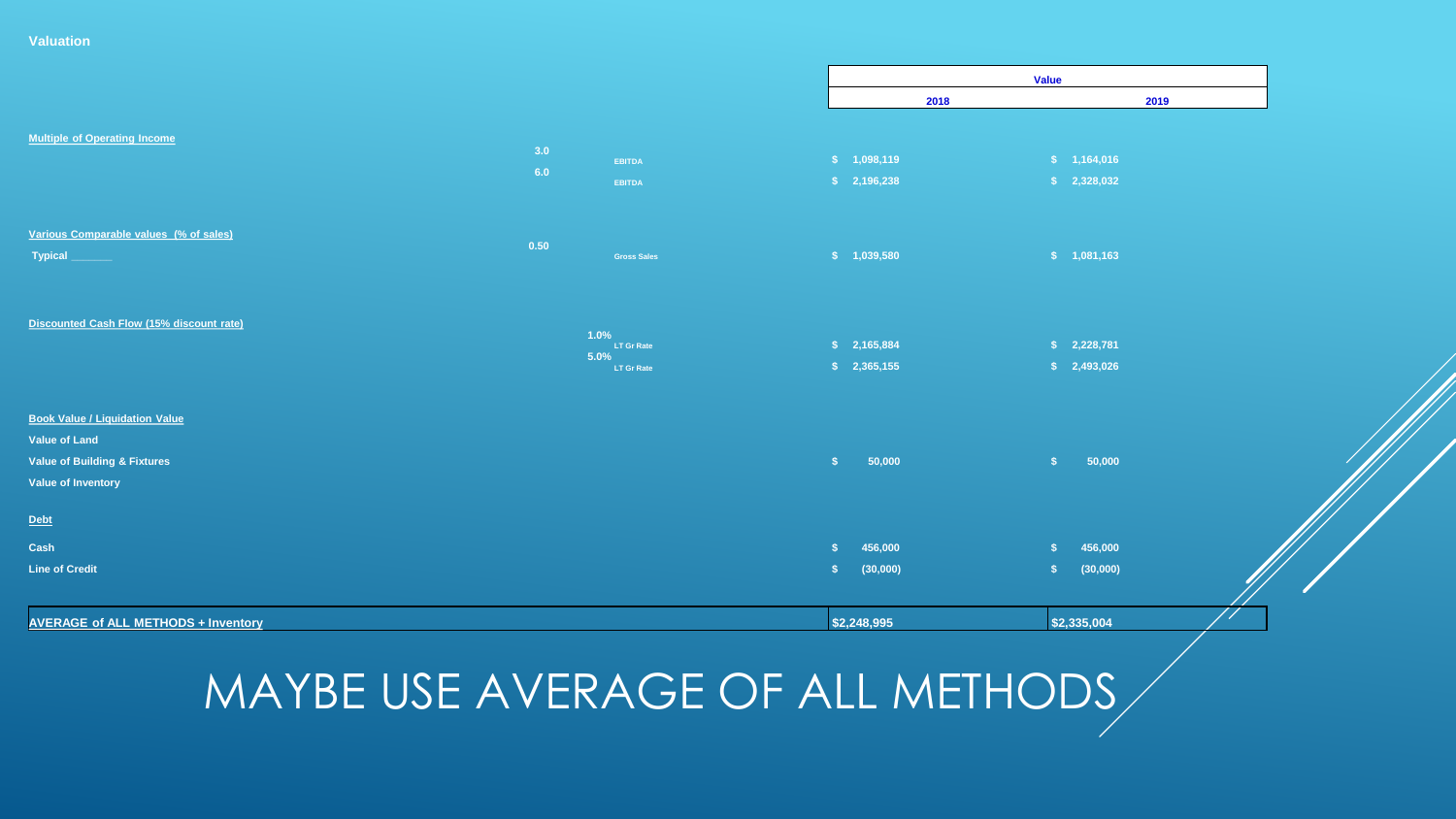**In business valuation, the stakes are high and mistakes can be costly**

**There is not one single best solution for all companies**

**Experience appraisers may be necessary (or even two)**

**Internal factors and external factors must both be considered**

**The IRS plays a role in business valuations (eventually)**

## CONCLUSION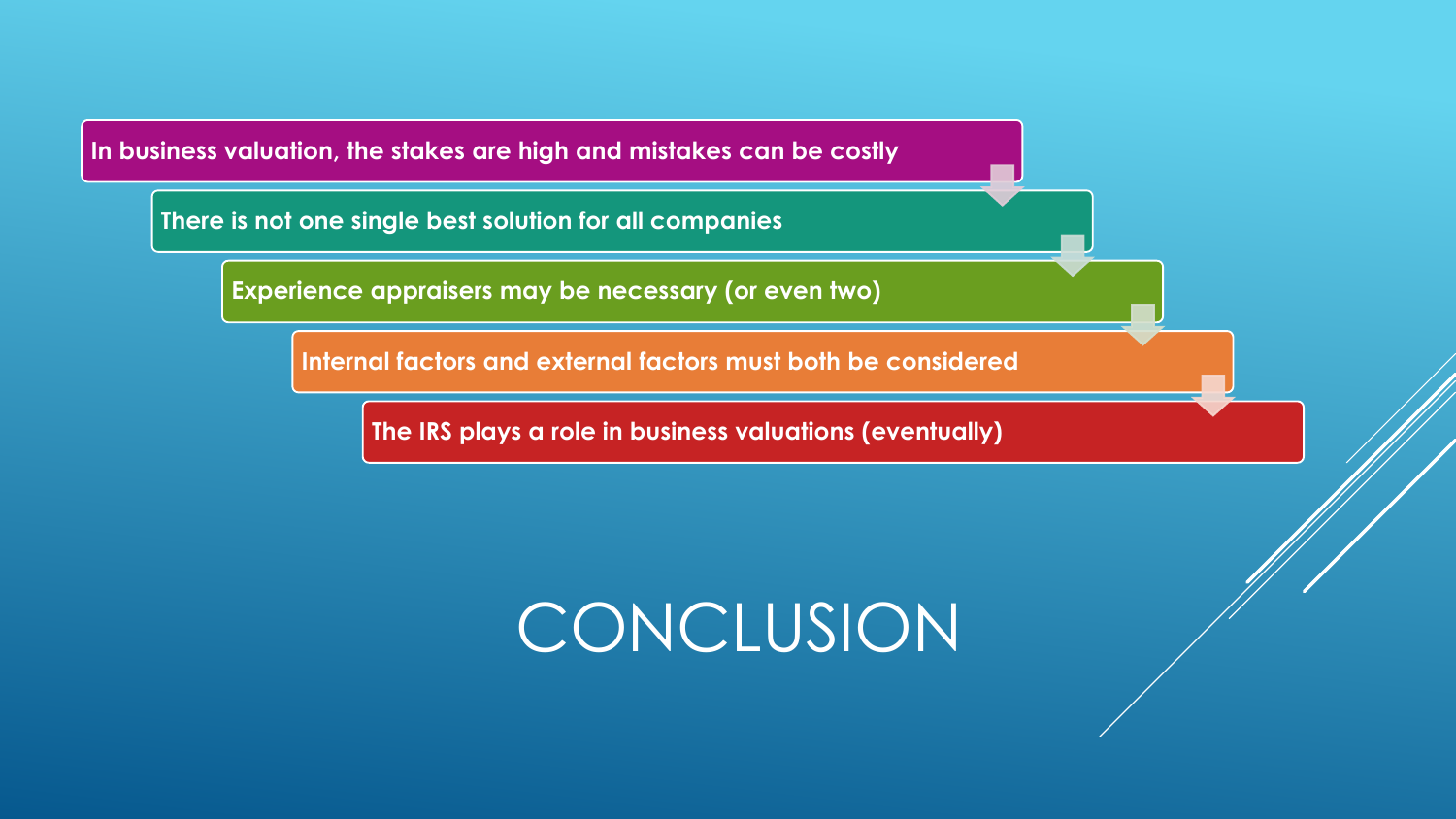- **WestPac Wealth Partners** is a privately held wealth management firm that was founded with the intent to assist our clients in every aspect of their financial lives. The focus of WestPac Wealth Partners centers on our clients' vision for their future to create a lasting impact on their wealth potential. Uniquely positioned to offer our clients access to one of the most comprehensive financial product platforms available today, WestPac Wealth Partners envisions and enhances our clients' goals by designing a customized strategy and creating a life map to achieve and protect their wealth.
- **Tom Kerr** has worked in the financial services industry for over 25 years. Currently he is a Senior Investment Specialist at WestPac Wealth Partners in Missoula, MT. Prior to that he was Chief Investment Officer and Director of Research of SGL Investment Advisors. He was also a Portfolio Manager and Equity Analyst for a \$4 billion investment firm in Los Angeles, CA. There he was the co-manager of the Smallcap Value strategy and RCB Smallcap Value Mutual Fund as well an Equity Analyst covering consumer products, business services, retail and media industries. At RCB he was instrumental in developing an innovative and original research process and investment philosophy for the firm. Prior to that he was a financial analyst at a large international bank as well as at one of the world's largest corporations. Mr. Kerr has also been a contributing writer to TheStreet.com and RagingBull.com. Mr. Kerr is a CFA charterholder and obtained a B.B.A in Finance from Texas Tech University. He serves on the boards of CASA of Missoula and the Montana State Parks Foundation. He is also a member of the Montana Snowbowl Volunteer Ski Patrol.
- [tom.kerr@westpacwealth.com](mailto:tom.kerr@westpacwealth.com)
- 406-203-9689

#### WESTPAC **WEALTH PARTNERS**

**PROTECT • INVEST • ACHIEVE**